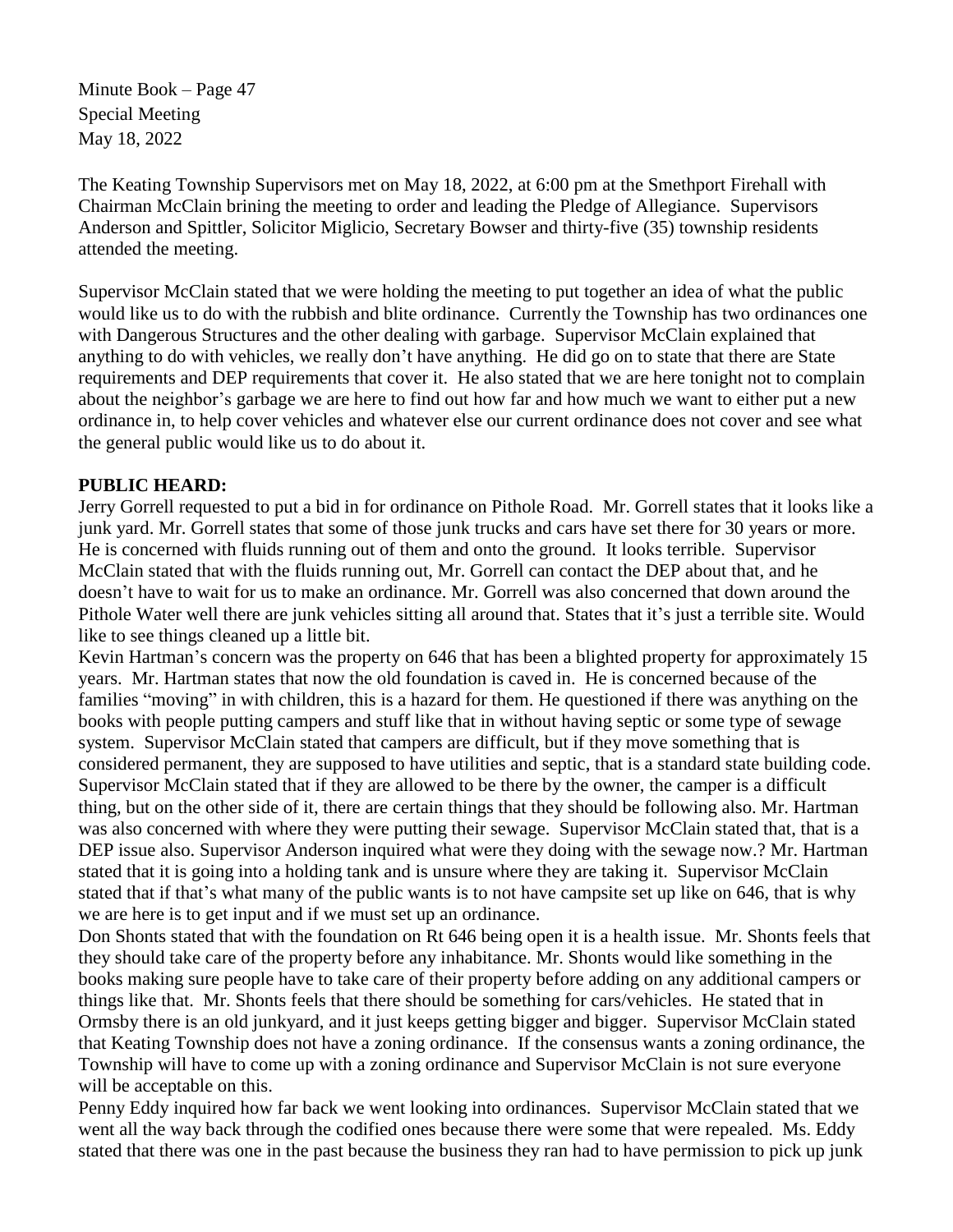cars in Keating Township. She stated that she was there regarding the mess in Ormsby. She feels it is affecting the properties around it. She states that the whole intersection is a mess. She stated that this affects the entire county with thousands of cars that go to the Kinzua Bridge with Ormsby and Mt. Jewett being the entrances and exits to it. With people coming out of the old grade road and seeing that mess doesn't say a whole lot for Keating Township. Everywhere there is an issue with blight. There is money out there that the Township can take advantage of. She feels that people's property should not be reduced in value because of other people's lack of taking care of their own. She stated that there are ways to create ordinances that takes care of these sort of things.

Jim Eddy wanted to reiterate about the tax issue. When he worked in the bank, he would lend money based on the value of their homes. He stated that there should be a reprieve on the taxes because the people's home and property value is going in the toilet.

Joe Sheffer states that across from his house there are at least 8-10 cars with no plates. He would like us to do something about junk cars/vehicles on other people's property.

John Stratton wanted to give credit for taking on this problem. Mr. Stratton stated that what's needed is a broad educational effort between both the County and the Townships that might encourage to require people to maybe take a little pride in their property and its upkeep and maintenance.

Lou Vandermark questions regarding to the ordinance that had gotten rescinded, she felt contradicted itself. She wanted to make sure that whatever gets put in takes care of the problem and doesn't create more.

Danielle Gallagher stated that she would want something to be done with Droney Road the condition of the berms. As far as the junk cars, if there were to be an ordinance on it, is there any way that there can be a "scrappers" agreement that they be gone in an XX amount of time.

Andrew Tarbox also asked that if an ordinance does come into play that there be some consideration for someone that is a "Junker" maybe some kind of a permit program and setting limitations to how many vehicles would be agreeable. Andrew also stated that after the house in Ormsby had burned, they cleaned up the burnt house mess, but left everything else. There is a garage that is ready to cave in and who knows what kind of debris is in the 3' tall grass.

Tim Linan going back to the Hartman's issues with the campers. Mr. Linan questioned that all the camps close to a sewer had to tie in, even if they were seasonal home. He stated that one they become immobile wouldn't that be considered a settlement? Does it have to be tied in being a permanent structure. Mr. Linan thinks that maybe have some issues be ballot issues. Supervisor McClain stated that if the public wanted to do a referendum, that is what we could do.

Anthony Tanner wanted the township to take into consideration that when he has vehicles for any length of time, there is value in parts on it.

Larry Dennis inquired when Kleisath and Gifford Hollow were going to get sewer.

David Ledwith the lot that the campers are on is supposed to be a residential lot, it's not a camping lot. He also stated that there are campgrounds all over. Supervisor McClain stated that part of the issue is the township is not zoned, so we don't tell anybody whether they have a campsite or not. Supervisor McClain stated that if the consensus is they want to see some zoning, that's what we are here to find out. Mr. Ledwith states that the campers have been there for 4 weeks, where are they putting their sewage.

Supervisor Spittler stated that the landowner had contacted him and the people that are on the property is his family, and that the landowner gave them permission to stay there for a brief short time until they got on their feet. Mr. Ledwith stated that all the residents around there do not want them there that long.

Tom Gorrell wanted to give kudos to the road workers on Stickles Hollow. They are trying to fill in the potholes and doing berms. He said they are trying, and they are doing a fine job. Mr. Gorrell also wanted to mention the field across the road from him that the ditch is full, and the water is coming across the road and runs under his house and was wondering if they had any idea when the road crew would be able to clean that ditch.

Before Supervisor McClain adjourned the meeting, he stated based on the consensus, most of the people would like to see a junk ordinance that involved vehicles. Supervisor Anderson had asked the question